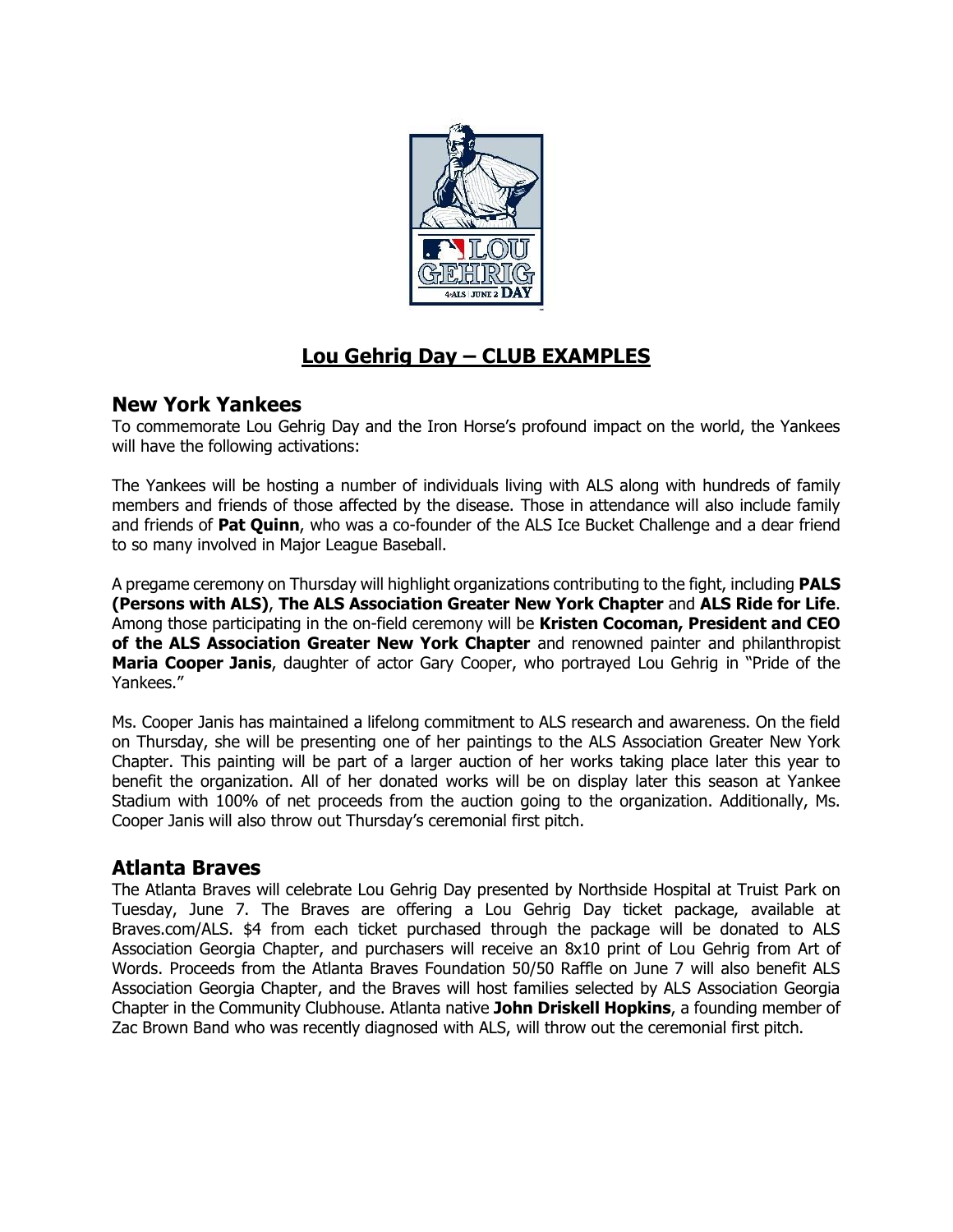### **Baltimore Orioles**

The Orioles will join Major League Baseball in celebrating the life and legacy of Lou Gehrig. In addition to standard league-wide elements, specialty Lou Gehrig stamped baseballs signed by current Orioles players will be available for purchase at [Orioles.com/Auction](http://www.orioles.com/auction) from June 6 at 5:00 p.m. to June 12 at 10:00 p.m. All proceeds will benefit I Am ALS. I Am ALS is a local organization, founded by ALS patient Brian Wallach and his wife, Sandra Abrevaya, focused on revolutionizing how we cure ALS by empowering and mobilizing patients, engaging with policy-makers, and offering vital resources for people impacted by ALS. **Hayden Poole**, the son of former O's reliver **Jim Poole**, will throw out the ceremonial first pitch prior to the game. Jim Poole, a member of the Orioles from 1992-1994, was diagnosed with ALS on June 15, 2021. **Matt Kurkjian**, brother of ESPN television personality and Maryland-native **Tim Kurkjian**, will deliver the lineup card to home plate prior to the game. Matt is a current ALS patient. I Am ALS, The Brigance Brigade, and the ALS Association will each host a community booth along Eutaw St. prior the game, with Orioles also donating tickets to each organization.

### **Boston Red Sox**

The Red Sox will celebrate Lou Gehrig Day on June 1 at Fenway Park and honor individuals with ALS, their families, and non-profit organizations dedicated to research, therapy, and care of those affected by the neurological disease. The ceremonial first pitch before the game will be thrown by Len Sansoucy, an ALS patient of the non-profit Compassionate Care ALS, an organization that provides ALS services that are not covered by insurance. In addition to Compassionate Cares ALS, other nonprofits featured during the pregame ceremony will include, the ALS Association, Muscular Dystrophy Association, ALS Therapy Development Institute, ALS One, and Healy Center. The family of former Boston College baseball captain Pete Frates will deliver the game ball to the mound. In April, the Red Sox hosted a Boston College ALS Awareness Game at Fenway Park. The annual game has been played in honor of Pete Frates since his ALS diagnosed in 2012. This year marked its third time being played at Fenway Park. Frates passed away in 2019 at the age of 34.

### **Chicago Cubs**

Brian Wallach and Steve Gleason and family will be throwing ceremonial first pitches ahead of the start of the game and Steve Gleason will lead off the game with "Play Ball" Fans sitting in the Budweiser Bleachers for the June 2 game will receive a custom T-shirt created by Obvious Shirts that brings awareness to the fight against ALS. The promotion is limited to the first 5,000 early arriving fans which can be redeemed upon arrival at the Budweiser Bleacher Gate at Wrigley Field. The Cubs will host five local ALS organizations at the ballpark including [I AM ALS,](https://urldefense.proofpoint.com/v2/url?u=https-3A__iamals.org_&d=DwMF-g&c=wveiQRxe0XcXhet-EEJuzw&r=iWCV9qJriwFjMyIhg72LrZSiRKFqNJ1ottbyzwiRm5Y&m=fTeBmkLOjlapewe5mCDpw12WQPunJCKSjjInBSnnjpR-y1HOkwbBkkhEvepfyc-7&s=A5aVazCmaRl1ADa7B3pCC4KkTNEEtc68-_BILQ2EB5E&e=) [Project Main St.,](https://urldefense.proofpoint.com/v2/url?u=https-3A__projectmainst.org_&d=DwMF-g&c=wveiQRxe0XcXhet-EEJuzw&r=iWCV9qJriwFjMyIhg72LrZSiRKFqNJ1ottbyzwiRm5Y&m=fTeBmkLOjlapewe5mCDpw12WQPunJCKSjjInBSnnjpR-y1HOkwbBkkhEvepfyc-7&s=66Tp9XMELsAf9f338rocu_XQx_yg-Un_08OZzNLPBIA&e=) [Team Gleason,](https://urldefense.proofpoint.com/v2/url?u=https-3A__teamgleason.org_&d=DwMF-g&c=wveiQRxe0XcXhet-EEJuzw&r=iWCV9qJriwFjMyIhg72LrZSiRKFqNJ1ottbyzwiRm5Y&m=fTeBmkLOjlapewe5mCDpw12WQPunJCKSjjInBSnnjpR-y1HOkwbBkkhEvepfyc-7&s=u7-PI7DzlAqVd0nxN3rOSdZWqFb_vua9u_hInZlL1Iw&e=) [The](https://urldefense.proofpoint.com/v2/url?u=http-3A__webchicago.alsa.org_site_PageServer-3Fpagename-3DCHI-5Fhomepage&d=DwMF-g&c=wveiQRxe0XcXhet-EEJuzw&r=iWCV9qJriwFjMyIhg72LrZSiRKFqNJ1ottbyzwiRm5Y&m=fTeBmkLOjlapewe5mCDpw12WQPunJCKSjjInBSnnjpR-y1HOkwbBkkhEvepfyc-7&s=vUKr89E5ra9cVRqY0uUyT4A79jjfwD4-Bydkyjni5Bc&e=)  [ALS Association Greater Chicago Chapter](https://urldefense.proofpoint.com/v2/url?u=http-3A__webchicago.alsa.org_site_PageServer-3Fpagename-3DCHI-5Fhomepage&d=DwMF-g&c=wveiQRxe0XcXhet-EEJuzw&r=iWCV9qJriwFjMyIhg72LrZSiRKFqNJ1ottbyzwiRm5Y&m=fTeBmkLOjlapewe5mCDpw12WQPunJCKSjjInBSnnjpR-y1HOkwbBkkhEvepfyc-7&s=vUKr89E5ra9cVRqY0uUyT4A79jjfwD4-Bydkyjni5Bc&e=) and the [Les Turner ALS Foundation.](https://urldefense.proofpoint.com/v2/url?u=https-3A__lesturnerals.org_&d=DwMF-g&c=wveiQRxe0XcXhet-EEJuzw&r=iWCV9qJriwFjMyIhg72LrZSiRKFqNJ1ottbyzwiRm5Y&m=fTeBmkLOjlapewe5mCDpw12WQPunJCKSjjInBSnnjpR-y1HOkwbBkkhEvepfyc-7&s=hZAVasbkcCaKsaNOwlDYVVHK8JRCr7qnCl9i5lrHFb4&e=) Staff from Les Turner ALS Foundation will speak to Cubs gameday associates prior to gates opening, offering best practices for how ballpark staff can best serve guests with ALS. Participating organizations will be recognized on the Wrigley Field video board. The Cubs Charities 50/50 Raffle will have a special \$20,000 guaranteed jackpot presented by Sloan. On June 2 only, fans in Illinois can purchase Cubs Charities 50/50 Raffle tickets online at [www.cubs.com/raffle](http://www.cubs.com/raffle) starting at 11 a.m. CDT until the end of the game or Cubs Charities 50/50 Raffle tickets can be purchased from a Raffle Ambassador at Wrigley Field when gates open until the bottom of the eighth inning. One lucky winner will take home a minimum of \$10,000 while the other half will benefit five ALS charities.Fans attending the June 2 game also are encouraged to stop by the Sloan Soaker pregame at Gallagher Way for a chance to "soak" Marquee Sports Network talent including Ryan Dempster and Taylor McGregor.. Proceeds from the Sloan Soaker will be added to the Cubs Charities 50/50 Raffle jackpot total for the June 2 game benefiting various ALS charities. In 2021, the Cubs Charities 50/50 Raffle proceeds plus net proceeds from the Cubs Authentics auction generated over \$100K which was donated to various ALS organizations.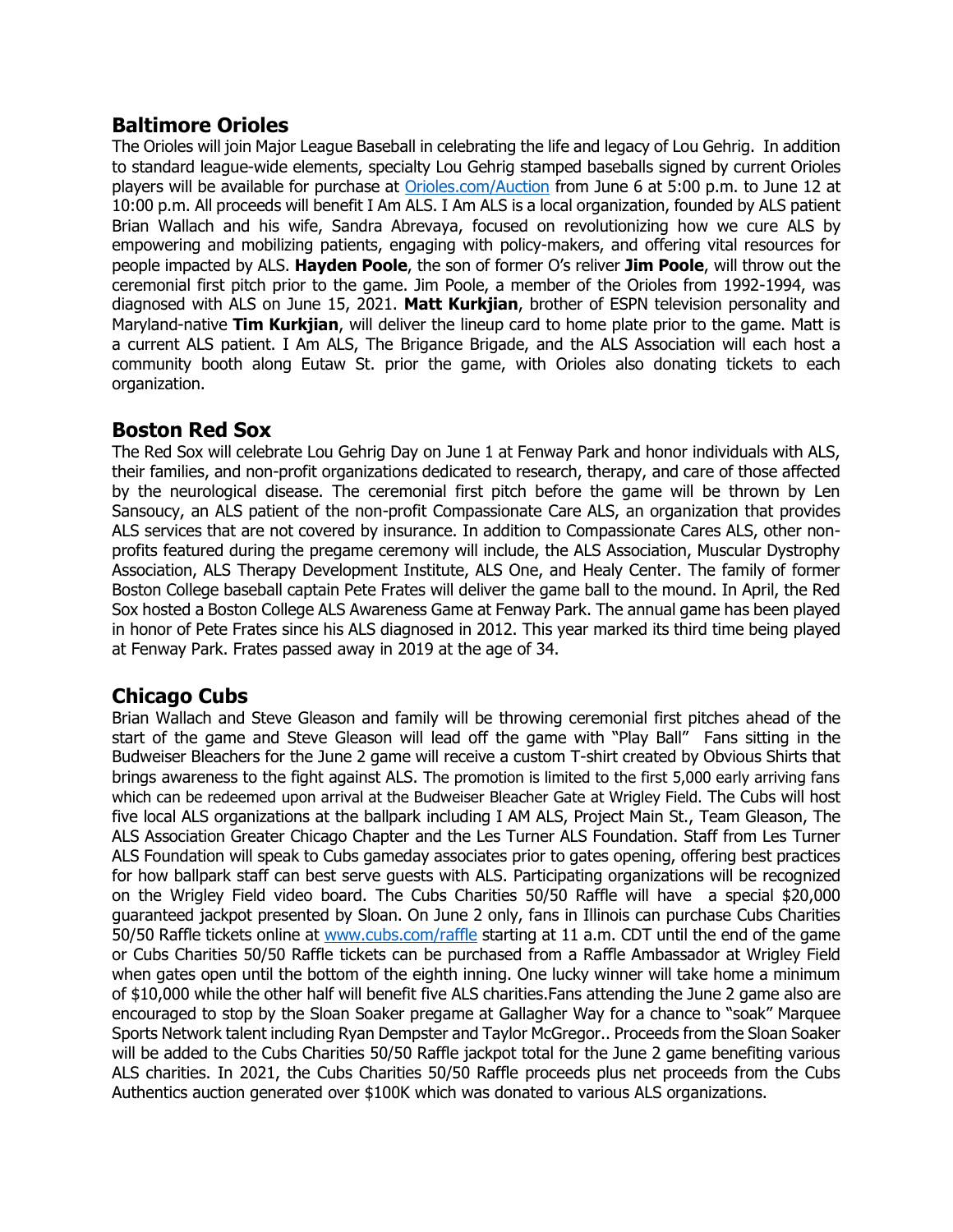# **Chicago White Sox**

The White Sox will recognize Lou Gehrig Day on Sunday, June 26. Pitcher Liam Hendriks and his wife Kristi, with help from the Les Turner Foundation and Phi Delta Theta fraternity, will surprise a local family directly impacted by ALS with a Permobil wheelchair during a special pregame ceremony. The Club also donated more than 150 game tickets for the ALS Association – Greater Chicago Chapter, the Les Turner ALS Foundation, the LiveLikeLou Foundation, the Muscular Dystrophy Association and supporters of the Permobil Foundation, including Lou Gehrig Day baseballs autographed by José Abreu for gifting and fundraising purposes and a discounted ticket offer for the organizations' constituents. On June 4, the White Sox Volunteer Corps, presented by Blue Cross and Blue Shield of Illinois, will assist at the ALS Association's Chicago Walk to Defeat ALS, marching alongside community members to raise funds and awareness toward a cure.

### **Cincinnati Reds**

Video vignettes of each of the five previous Lou Gehrig Memorial Award winners representing the Reds will be played during inning breaks: Joey Votto (2017), Danny Graves (2002), Barry Larkin (1994), Johnny Bench (1975) and Pete Rose (1969). Following are the ALS Organizations that the Reds will be working with and supporting in connection to Lou Gehrig Day:

- ❖ ALS Association [https://www.als.org/central-southern-ohio](https://urldefense.proofpoint.com/v2/url?u=https-3A__www.als.org_central-2Dsouthern-2Dohio&d=DwMGaQ&c=wveiQRxe0XcXhet-EEJuzw&r=oSKH4aM10lrvKZOe790Rg_oM2WvHl7N1oIrmWD--WfU&m=TVGJqQkQCEY8mkV7DaPCqWZYUeoPe1qBsulzF4A8GJtdid_eeJhaVXeBeeh3wzMa&s=uVHWfwTnUOSyW0ZuT5KPNPfnaJKiUE4vFczAREUbzwI&e=)
- ❖ MDA [www.mda.org](https://urldefense.proofpoint.com/v2/url?u=http-3A__www.mda.org&d=DwMGaQ&c=wveiQRxe0XcXhet-EEJuzw&r=oSKH4aM10lrvKZOe790Rg_oM2WvHl7N1oIrmWD--WfU&m=TVGJqQkQCEY8mkV7DaPCqWZYUeoPe1qBsulzF4A8GJtdid_eeJhaVXeBeeh3wzMa&s=wUlEeX64O9vyc2kZ8l5igPRuAv0xwhccZg0lKwnsJg4&e=)
- $\div$  I am ALS https://jamals.org/
- ❖ Lou Gehrig Memorial Award created by Phi Delta Theta [https://phideltatheta.org/](https://urldefense.proofpoint.com/v2/url?u=https-3A__phideltatheta.org_&d=DwMGaQ&c=wveiQRxe0XcXhet-EEJuzw&r=oSKH4aM10lrvKZOe790Rg_oM2WvHl7N1oIrmWD--WfU&m=TVGJqQkQCEY8mkV7DaPCqWZYUeoPe1qBsulzF4A8GJtdid_eeJhaVXeBeeh3wzMa&s=2S_AbBoo1BI3xgk29euKbQ-APkWCEEz3FnS38i7UT58&e=)

### **Cleveland Guardians**

The Guardians will be honoring Lou Gehrig Day on Monday, June 6 vs. TEX. Families associated with the local ALS chapter & MDA will be on hand for ceremonial first pitches, Play Ball experience and an in-game interview. Special Lou Gehrig baseballs signed by INF Owen Miller will be distributed to ALS & MDA for fundraising support. Bally Sports Great Lakes is producing a story on former Cleveland reliever Jim Poole who is dealing with the disease currently that will air pregame on June 6 and run during pregame ceremonies at Progressive Field.

### **Colorado Rockies**

On June 2<sup>nd</sup>, the Rockies will host the Striegnitz Family, a family affected by ALS, as well as a representative from the ALS Association. This will include an on-field pregame ceremony. The Hilliard family will also be in attendance during the pregame ceremony. In addition, the Rockies have provided 100 tickets to the ALS Association to bring other clients and their families to Coors Field that day.

### **Kansas City Royals**

The Kansas City Royals will feature a game ball delivery with the ALS Association – Mid America, which will be featured in ballpark throughout the game. Additionally during pregame, the Royals will honor Salvador Perez, who was named the recipient of the Lou Gehrig Memorial Award by Phi Delta Theta. During an inning break of the game, Phi Delta Theta will partner with Permobil to present a Royals fan with ALS with a brand-new, customized automatic wheelchair.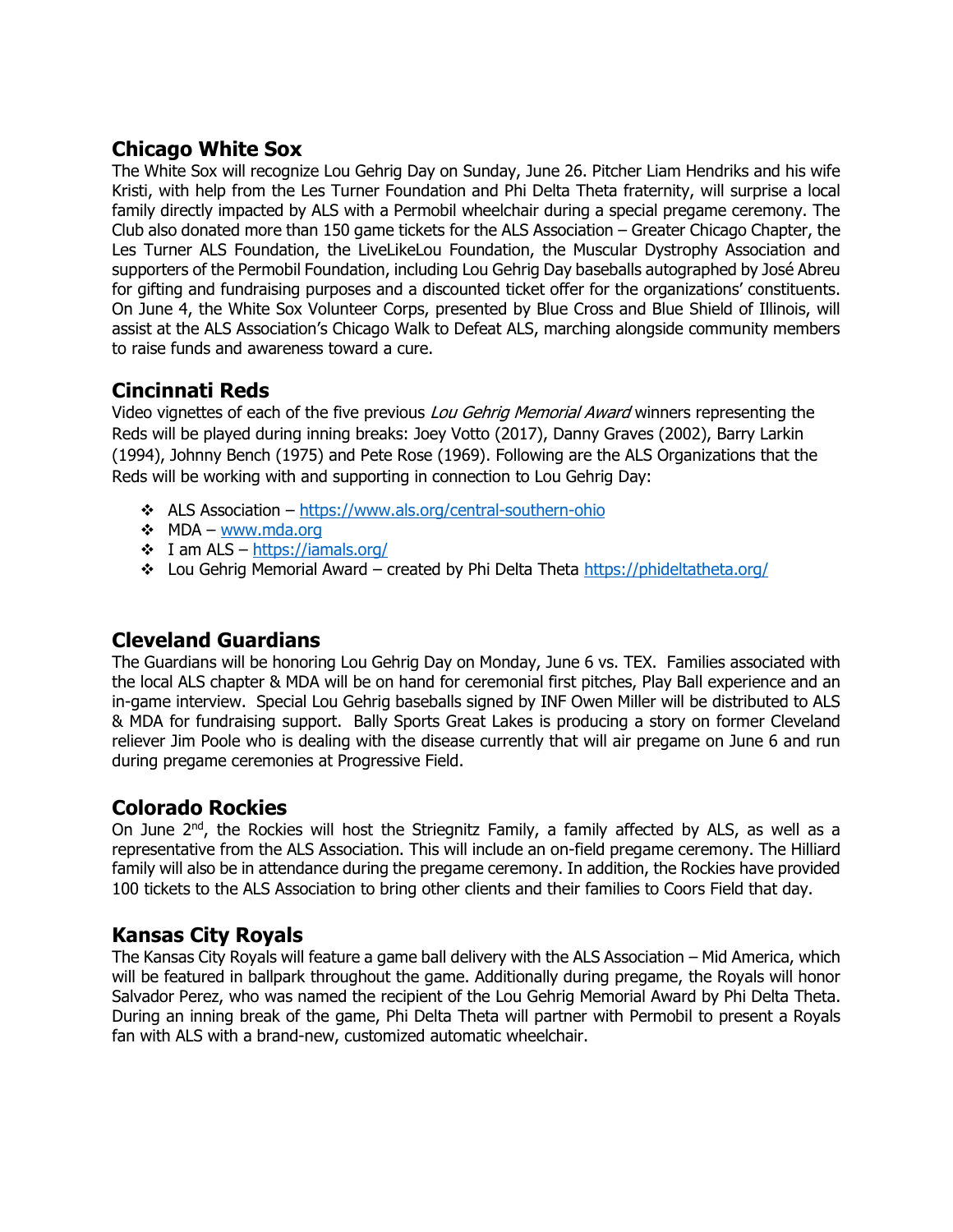#### **Los Angeles Dodgers**

First Pitch: "Anthony Carbahal" will be throwing the first pitch electronically from his chair. He is an ALS patient himself, before being diagnosed he was his mother's caregiver. His mother also was diagnosed with ALS. Since 2017, he has personally raised 4 million dollars for ALS research through the "Ice Bucket Challenge."

Community Hero Award: Teresa Thurtle, is the Dodgers' special guest, presenting her with a "Community Hero" award as well as a \$2,500 check to her nonprofit, "Bottom's Up" Teresa has been an advocate for ALS patients, and families since she was a teenage girl. ALS runs in her family, her grandmother and father both passed from ALS. Teresa and her brother both carry the ALS gene, so it is possible she can be diagnosed with ALS in her lifetime. She is also a medically retired veteran, who advocates for military families undergoing ALS therapy.

Community Spotlight: The Dodgers will have several organizations attend their game, with plans for special acknowledgement, including the following:

- ❖ Augie's Quest
- ❖ Bottom's Up Non-Profit Organization
- ❖ ALS Therapy Development Institute
- ❖ ALS Association Golden West Chapter

#### **Miami Marlins**

The Marlins will be hosting patients and their families to the game, including batting practice and recognizing them during pregame. The club also will provide a Permobil wheelchair to a Marlins fan with ALS in need. The Marlins will acknowledge the great work of The ALS Center at UM during their Marlins Impact Moment feature on their video board during the end of the 4<sup>th</sup> Inning break. The Marlins and the Dan LeBatard Show will partner on an awareness campaign/telethon. A ticket link for IAMALS will be promoted and a number of personalities will be at the game that night for a meet & greet with fans.

#### **Milwaukee Brewers**

Here is how the Milwaukee Brewers will celebrate Lou Gehrig Day:

- ❖ Hosting ALS Wisconsin annual tailgate for families and supporters to get together and bring more awareness to ALS.
- ❖ Scoreboard message welcoming ALS Wisconsin families and bringing awareness to ALS.
- ❖ All in-game experiences will be family members and supporters of ALS.
	- National Anthem = Lucy Chamberlain from Milwaukee
	- First Pitch = Julie Zawistowski of Stone Lake
	- In-Game Interview = Matt O'Neill from Milwaukee
	- Flag Waver = Laura O'Connor-Eimon of Oconomowoc
	- Junior Announcers = Mikayla and PJ Herrington, 11, of Muskego

#### **Minnesota Twins**

The Minnesota Twins will recognize Lou Gehrig Day on Wednesday, June 8, when the club fittingly welcomes Gehrig's New York Yankees to Target Field. Pregame ceremonies and club social media posts will raise awareness of, and funds for, ALS research by honoring the strength and courage of individuals and families living with the disease. The Twins will celebrate Minnesota State Senator David Tomassoni, who retired following the 2022 session after three decades in office to continue his fight against ALS; additionally, Randy Ryski and his family, also affected by ALS, will be welcomed to the field to share the story of their journey. A portion of Gehrig's iconic farewell speech will be read prior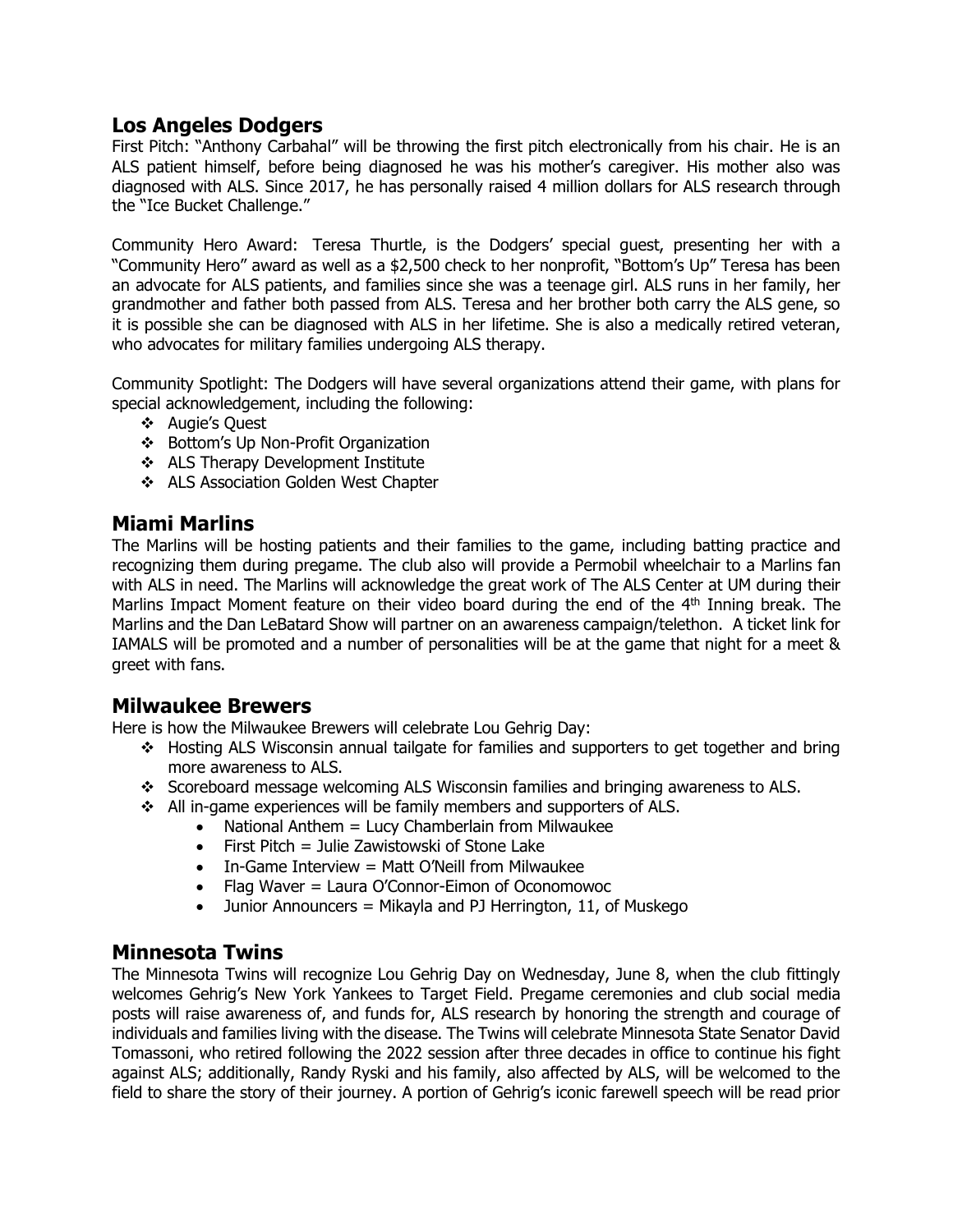to the game, while the Twins will make a donation to the ALS Association MN/ND/SD Chapter in support of the essential services they provide. Lastly, the Twins will host 100 families living with ALS, along with ALS Association staff and volunteers, for an evening at the ballpark.

### **Oakland Athletics**

The Oakland A's will honor Lou Gehrig's legacy and the fight against ALS at the Coliseum on Friday, June 3.

- ❖ The A's are offering a special ticket offer, with five dollars from every ticket sold at [athletics.com/specialevents](https://urldefense.proofpoint.com/v2/url?u=http-3A__athletics.com_specialevents&d=DwMFaQ&c=wveiQRxe0XcXhet-EEJuzw&r=oSKH4aM10lrvKZOe790Rg_oM2WvHl7N1oIrmWD--WfU&m=jQXYr7-4DVgE0NaX0plD71_sirzA3WgP_N_OLFCnUZY0Sz6xtinLUSwzdald7y-c&s=2-W7vfiA3y5ttrv0NHf7XuFVMRzPrW8QOgCXDKcLlJM&e=) benefiting the A's local ALS efforts to help raise awareness and find a cure.
- ❖ The ALS CURE Project will be featured in a community spotlight during the pregame radio broadcast and as the A's Nonprofit Partner of the Game. The ALS CURE Project, a nonprofit organization founded by A's outfielder Stephen Piscotty and his family, provides focused leadership and sponsors vital ALS research in search of a cure for ALS through collaborations with research organizations. The Oakland A's Community Fund will present the ALS CURE Project with a \$5,000 donation prior to the start of the game.
- $\div$  The A's will provide tabling opportunities for four local organizations, including the ALS Therapy Development Institute, the ALS Association Golden West Chapter, the Muscular Dystrophy Association (MDA), and the ALS CURE Project.
- ❖ The "Lou Gehrig" wine by Campos Family Vineyards will be featured at the Coliseum, with proceeds benefiting local ALS efforts.

# **Philadelphia Phillies**

The Phillies are continuing their mission of raising awareness for ALS at their ballpark-wide Lou Gehrig Day on Friday, June 3, with the goal of raising over \$225,000 to #StrikeOutALS. Throughout the game, the team will honor the legacy of Lou Gehrig as well as the tireless work of The ALS Association Greater Philadelphia Chapter. Together, the Phillies and The ALS Association have raised over \$20 million since 1984, when their partnership began.

This year's Lou Gehrig's Day has even more special meaning to the Phillies family, as pitchers Aaron Nola and Nick Nelson both have had uncles who succumbed to ALS. Nola and Nelson will speak about their personal connection to ALS, as well as the Phillies' longstanding relationship with The ALS Association Greater Philadelphia Chapter, in a pregame video which will be shown on PhanaVision.

Also featured in the video will be ALS patient and retired Army Lt. Colonel Chuck Schretzman, a Philadelphia veteran and West Point graduate, and his daughter, Chloe, a 2022 West Point graduate, addressing the team this year, along with testimonials from current and former players about the fight to strike out ALS.

Schretzman will be one of four patients with ALS that will be recognized on field pregame, with players also interacting with patients including Denise Naylor from Bucks County, PA; Bryan Rosica, a teacher at Buckingham Elementary School in Buckingham, PA; and Stephanie Kemezis, from North Wales, PA. Many players have gotten to know the patients over the years through their partnership with the Association.

These four patients will simultaneously throw the ceremonial first pitches to players. During the National Anthem, Phillies players will stand with patients alongside the dugout.

Additional in-game elements include: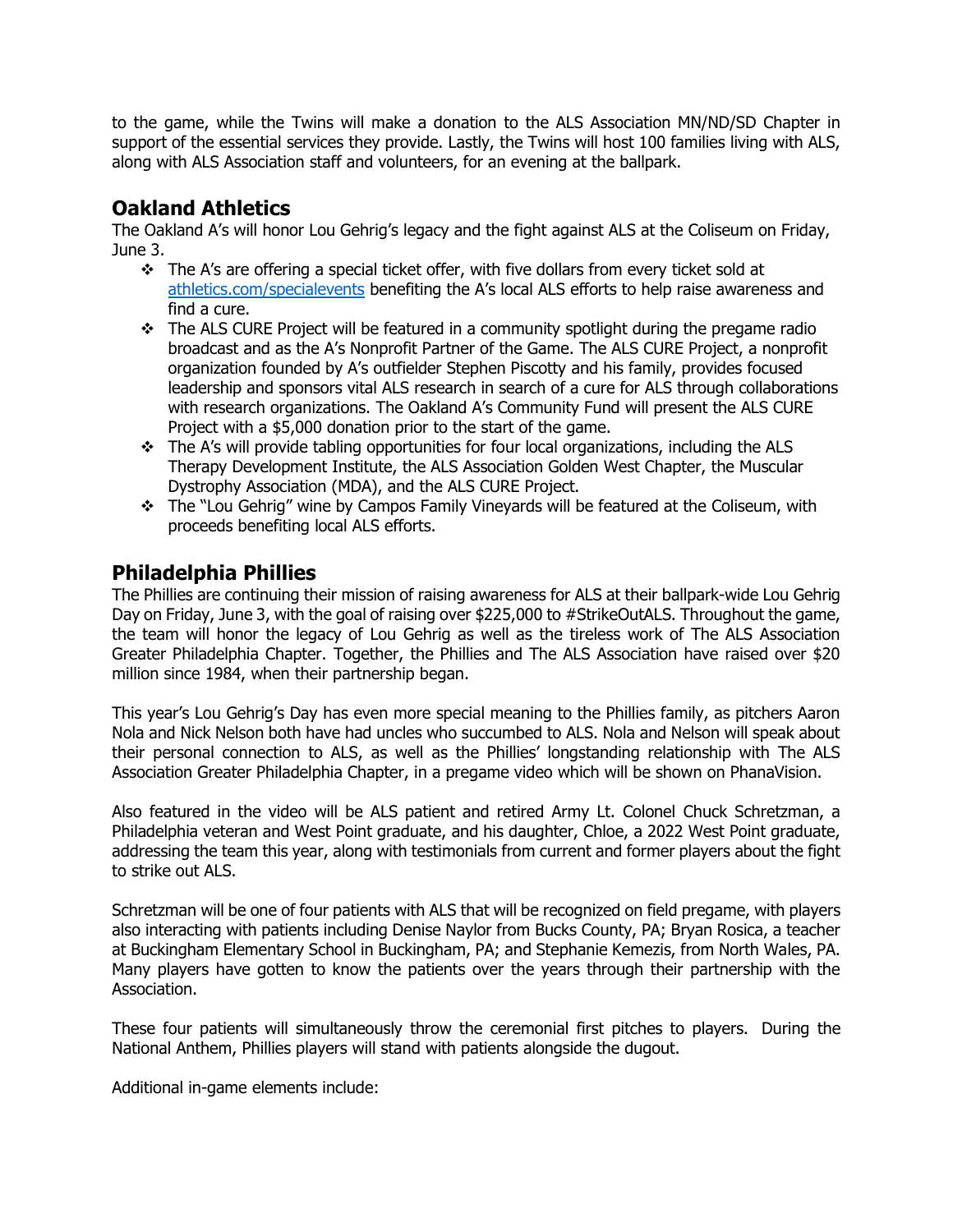- PhanaVision treatment with photos and videos highlighting patients, past Phillies Phestival events and the Association
- 50/50 drawing, grab bag sales (including autographed memorabilia and Phillies giveaways) and a [silent auction](https://phillies.auctions.mlb.com/iSynApp/allAuction.action?sid=1102427&promoGroupList%5b0%5d.strValue1=PHIGEHRIG&rc=25) through June 4 on [phillies.com/lougehrigauction](https://phillies.auctions.mlb.com/iSynApp/allAuction.action?sid=1102427&promoGroupList%5b0%5d.strValue1=PHIGEHRIG&rc=25) to benefit The ALS Association Greater Philadelphia Chapter
- An [ALS Awareness Theme Night Ticket](https://www.mlb.com/phillies/tickets/specials/als-awareness?affiliateId=tdl-Philadelphia_Phillies-Tickets-Phillies_Promotions-single_game_tickets-promo_theme_night_ticket_required-Desktop-Landscape&adobe_mc=MCMID=27020760283790379322371463099691497681&MCORGID=A65F776A5245B01B0A490D44%40AdobeOrg&TS=1654092244) for the June 3 game, with \$4 per ticket going back to the cause
- Base change by patient Jacob Copeland and his caregiver at the end of the third inning
- ALS patients and their caregivers will dance with the Phillie Phanatic at the end of the fifth and seventh innings
- In-game TV interview with Ellyn Phillips, Chair Emeritus of The ALS Association Greater Philadelphia Chapter
- 25,000 handouts highlighting the Phillies' 38-year relationship with the association to be distributed to all fans when they enter the gates
- Phillies alumni to visit with patients, caregivers and sponsors in their suite at the game

# **San Francisco Giants**

The San Francisco Giants will celebrate Lou Gehrig Day on June 9<sup>th</sup> at Oracle Park. Additional activities to commemorate Gehrig's legacy and honor the courage of those living with ALS include:

- People with ALS and their families, researchers and advocates will join the Giants for the game on June 9th against the Rockies
- Honoring **Jim Poole**, former Giants player, and his fight against ALS
- Raising awareness for the Giants' nonprofit partners who are in the fight against ALS in the Bay Area and beyond. These partners include the ALS Association Golden West Chapter, the ALS Therapy Development Institute and the ALS CURE Project.
- Honoring the strength and courage of those living with ALS and recognizing the families and community members that provide support
- Sharing highlights of Lou Gehrig's life and career and his impact on baseball.
- The Giants have partnered with Cytokinetics to be the presenting sponsor of their activation. Cytokinetics is a local biopharmaceutical company that focuses on clinical trials and developing treatments for ALS.

### **Seattle Mariners**

The Seattle Mariners are hosting a special ALS Awareness Night at T-Mobile Park on Saturday, June 18<sup>th</sup>. \$10 for every ticket sold will go to the ALS Association Evergreen Chapter.

### **St. Louis Cardinals**

The St. Louis Cardinals will celebrate Lou Gehrig day on June 13 and are:

- ❖ Partnering with The ALS Association St. Louis Regional Chapter and the Muscular Dystrophy Association locally.
- ❖ ALS patients and their families/caregivers will be hosted in a suite with food and beverage provided.
- ❖ Prior to the game, two patients and their families will be recognized on field and either they or a member of their family will throw out a ceremonial pitch.
- The ALS Association St. Louis Regional Chapter has a unique fundraising link [cardinals.com/als](https://urldefense.proofpoint.com/v2/url?u=http-3A__www.cardinals.com_als&d=DwMF_g&c=wveiQRxe0XcXhet-EEJuzw&r=oSKH4aM10lrvKZOe790Rg_oM2WvHl7N1oIrmWD--WfU&m=x2OPU14y3k48HAeR-MjqW8h_hl_W1x8EqQwKwDbiycEQF8roLc9lSWN7suJId7Gi&s=EQRQBLxRXK_AONsKJHerEY016fAHCyMQKNKF1TVpUSo&e=) will offer tickets at \$20 with \$5 from each going back to the organization.
- The ALS Association St. Louis Regional Chapter and the local MDA combined received 10 Lou Gehrig logoed baseballs signed by either Albert Pujols or Paul Goldschmidt that will be used for their local fundraising purposes to benefit the work they do in support of ALS patients and families.